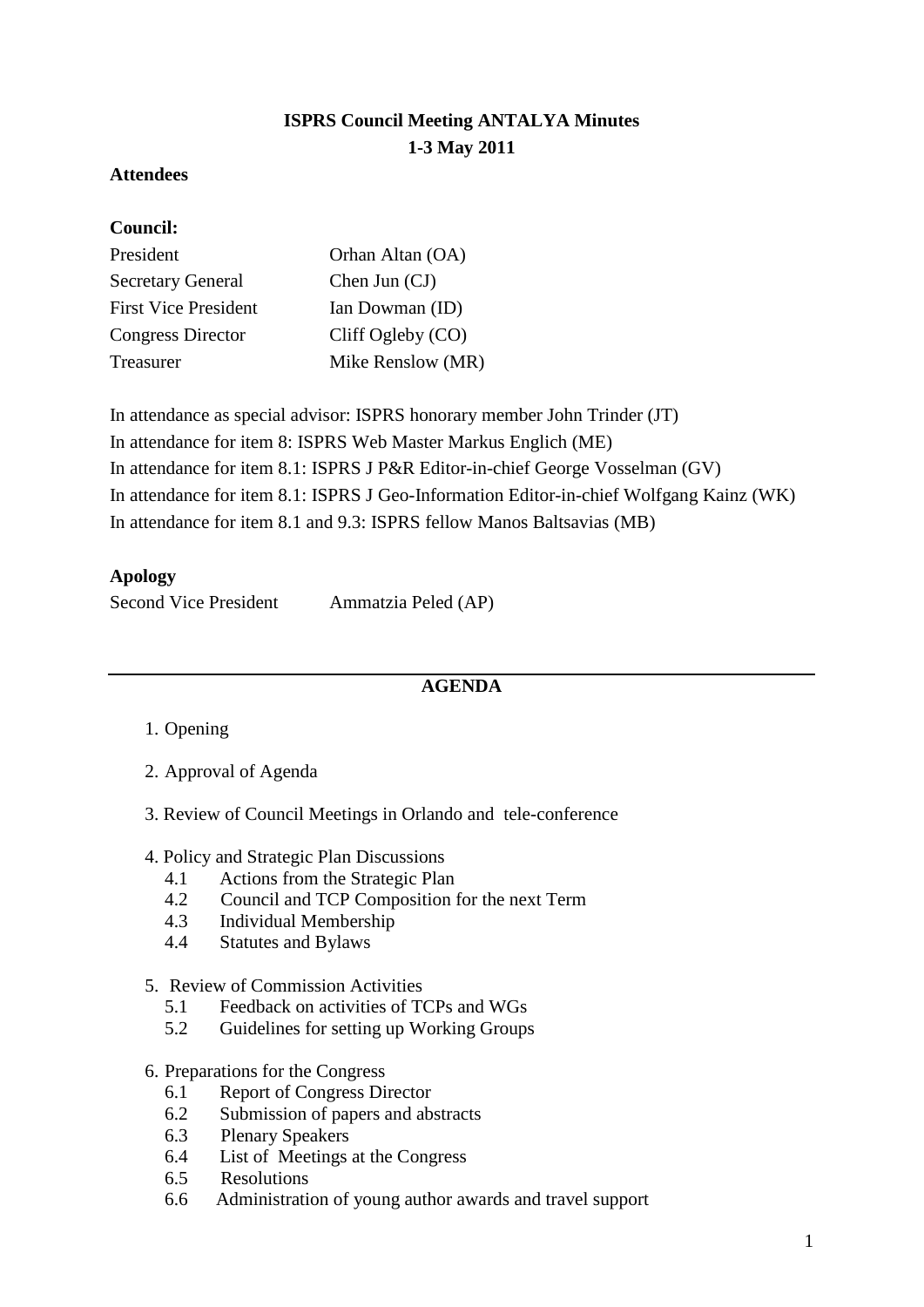#### 7. ISPRS Membership

- 7.1 Report on status of Ordinary, Associate, Sustaining and Regional Members
- 7.2 Report and actions on defaulting members
- 7.3 Recruitment

#### 8. ISPRS Publications

- 8.1 Journals
- 8.2 Newsletter
- 8.3 GIM Page
- 8.4 Book Series
- 8.5 Archives, Production of Archives Centrally<br>8.6 Home Page
- Home Page
- 8.7 Database and Blue Book
- 8.8 Annual reports
- 8.9 Silver Book
- 8.10 Orange Book
- 8.11 Green Book

#### 9. Financial Affairs

- 9.1 Treasurers Report<br>9.2 Ongoing Science I
- 9.2 Ongoing Science Initiatives and Travel Grants<br>9.3 Funding for Student Consortium
- Funding for Student Consortium

#### 10. Awards

- 10.1 Applications for awards
- 11. Foundation
- 12. ISPRS Committees
	- 12.1 ISAC
	- 12.2 IPAC
	- 12.3 CIPA
	- 12.4 ICORSE
	- 12.5 Ad hoc Committee on Standards
- 13. Forthcoming Meetings
	- 13.1 Council attendance at meetings
- 14. Relations with International and other Organizations
	- 14.1 United Nations: COPUOS, CODIST,
	- 14.2 ICSU and the GeoUnions
	- 14.3 GEO
	- 14.4 JBGIS
	- 14.5 GIS Development (GWF, MME)
	- 14.6 EIS Africa; Africa GIS
	- 14.7 OGC
	- 14.8 Others: IEEE-GRSS; AARSE;
- 15. Reports from Council (All)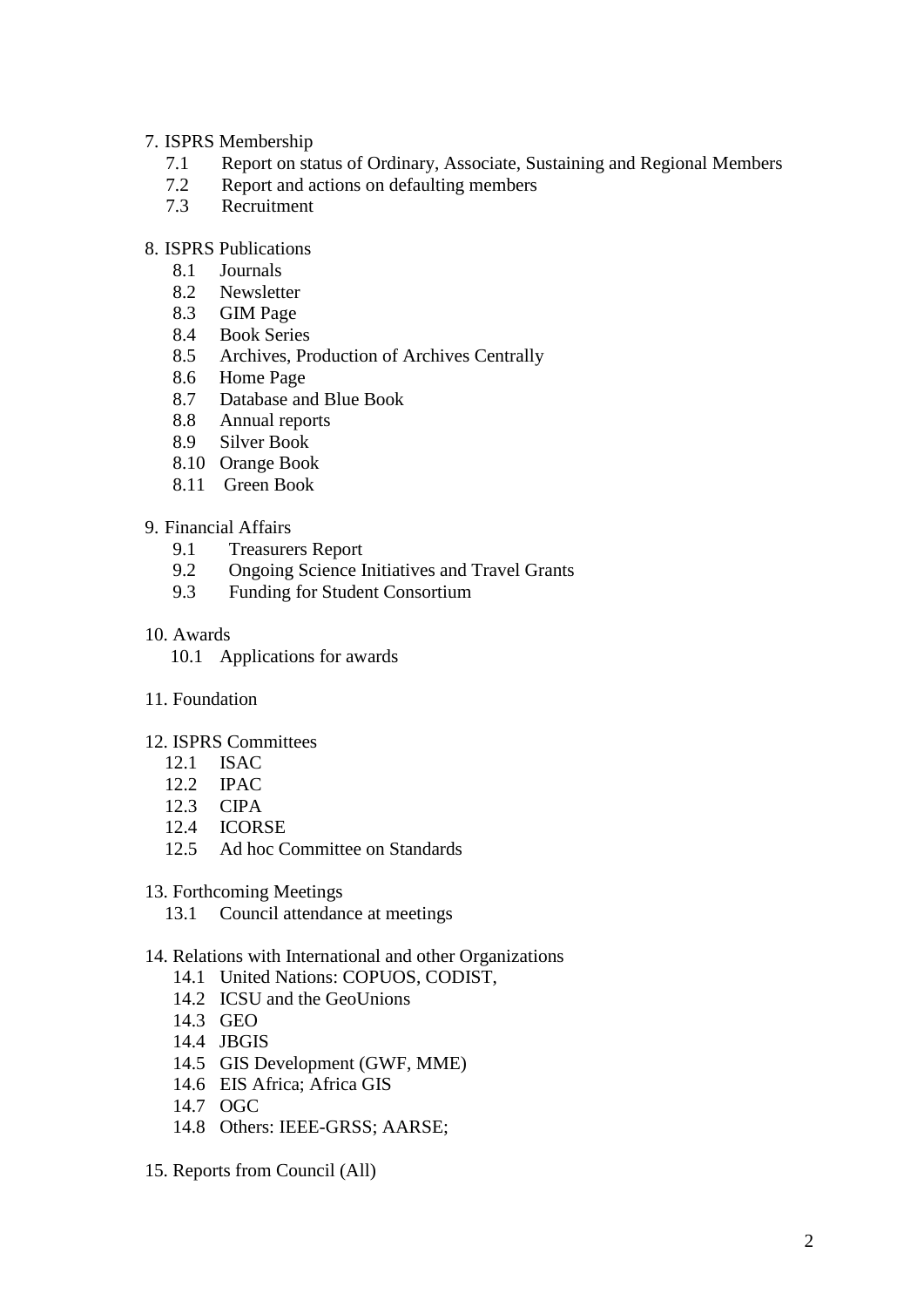- 16. Other Business
- 17. Next Council Meeting

# **1. Opening**

OA opened the meeting and gave an introduction of the objectives of this CM.

### **2. Approval of Agenda**

The above agenda was approved.

### **3. Review of Council Meetings in Orlando and tele-conference**

The minutes Orlando CM and the minutes of the 1<sup>st</sup> tele-CM were reviewed and approved. While most actions were completed, there are a few remaining actions as listed. It was recognized that tele-meeting can speed up discussion and decision making on important and urgent affairs by council members. Council agreed to hold such tele-meetings between all CMs. The next one will be organized in July, i.e., before the coming Melbourne CM.

The following items were also discussed: CJ needs to follow up blog vis-à-vis the E-Bulletin. CJ reported that he had followed up a GEO contact for the Land Cover project (has spoken to John Townsend).

# **4. Policy and Strategic Plan Discussions**

# **4.1 Actions from the Strategic Plan**

ID prepared a draft letter to Sustaining Members for explaining the ISPRS Strategic Plan and asking for their comments. The implementation progress should be reported to the next General Assembly at the Melbourne Congress.

MR reported on his work for his Marketing Task Force. It had considered how to communicate better with people involved in ISPRS, perhaps by placing advertisements in various publications and developing a robust list on people ISPRS wants to communicate with. A summary will be prepared for comment from members for Council in Melbourne. Also, the Task forces need to liaise with each other.

It was suggested that ID should organize a tele-meeting with MR and AP for discussing the implementation issue of the Strategic Plan.

OA gave a brief review of the progress on the Permanent headquarters. There was support from Vienna, but the new government had been withdrawn its support because of financial restrictions. The possibility of sharing a office with EuroSDR at IGN in Paris France was also proposed, since EuroSDR is also looking for new HQ. OA will speak to the Director of IGN in Vienna during the EuroSDR meeting. Some council members insist that ISPRS should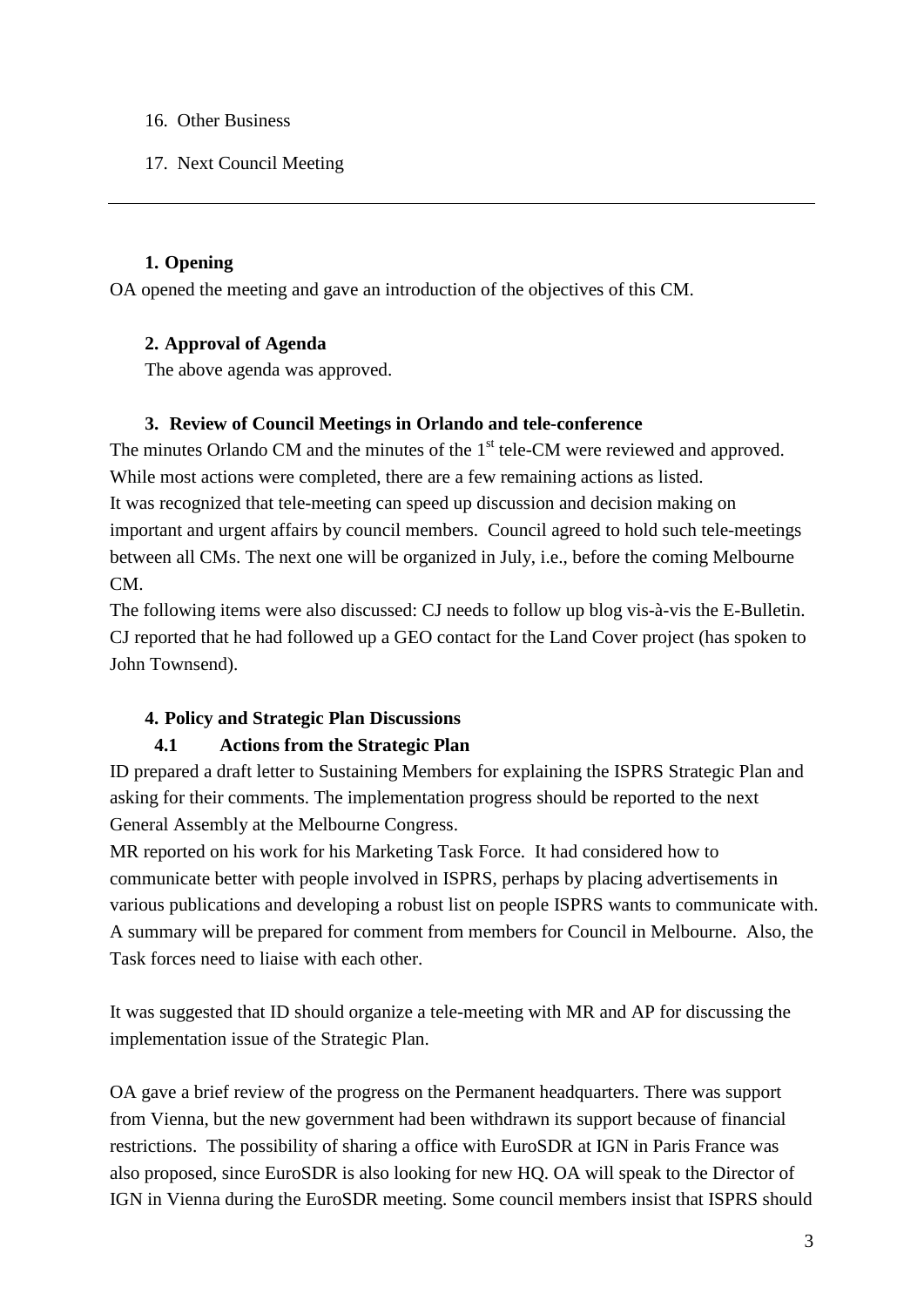have its own Permanent headquarters, not shared with others. The following are a few suggestions from the discussion:

- Whether the permanent headquarters would be run with or without changing the ISPRS organizational structure still remains a question. An ideal structure of the future organization and operational mechanism of the society needs to be re-thought and well designed. It may be possible to run the Permanent headquarters with unchanged ISPRS structure.
- Sustainability and cost analysis needs to be carried out. At least 12 years should be assured for hosting of the permanent headquarters for the sustainability of the society.
- MR said that ISPRS banking would not be affected if the HQ were in China. Banking is done independently of location of HQ.

Council members were asked to examine the Proposal for Hosting ISPRS Permanent Headquarters as listed in Appendix 2. OA was asked to follow this issue through a face-toface discussion with SBSM, China and IGN French for investigating all the possibilities and to bring a proposal for planning for a permanent HQ to Melbourne in August 2011. A written proposal with financial and administrative arrangements and should be prepared following the Council meeting in Beijing in 2012 for presentation to the GA in Melbourne in August 2012.

# **4.2 Council and TCP Composition for the next Term**

Possible candidates for hosting Technical Commissions in the next term were briefly analyzed.

- Com I: no interest yet. OA to contact Rainer Sandau
- Com II: no interest yet
- Com III: Possibly Konrad Schindler CH from ETH
- Com IV: China (Jiang Jie), Canada (if solved the financial problems) and possibly India
- Com V: Fabio Remondino (Italy)
- Com VI: Taiwan, Wuhan, or Jide Kufoniyi. It was suggested that OA talks with DF (EuroSDR) to suggest someone for Com VI
- Com VII: no interest yet
- a. Com VIII: possibly India. It was suggested that OA follows up Com VIII

Council Positions:

- **President: CJ**
- SG: Cliff not able to decide at the moment, possible candidates include AP and Heipke (Germany)
- $\blacksquare$  1st VP: OA
- 2nd VP: possibly CO; Pierro Boccardo (Italy), Jide Kufoniyi (Nigeria), Marguerite Madden (USA)
- Treasurer: Jon Mills (UK), Marguerite Madden (USA)
- Congress director: France, Spain, India, Czech Republic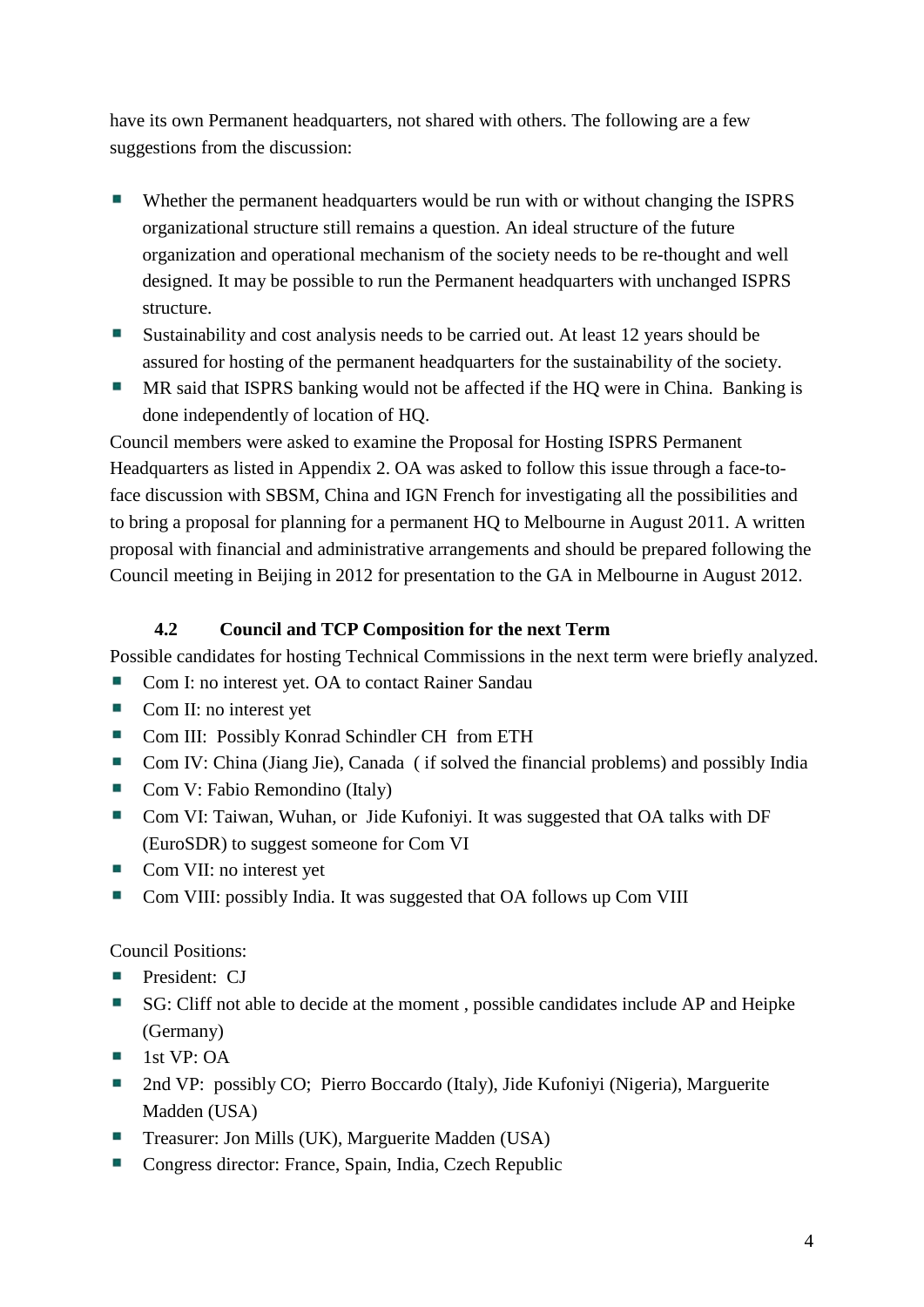### **4.3 Individual Membership**

Both benefits and disadvantages of ISPRS Individual membership were discussed. Benefits could include access to ISPRS Archives, publications, reduced fees for attending ISPRS conferences, though some Council disagreed with restricting access to the Archives. The question as also raised whether individual membership would be based on qualifications, Council were general against any conditions, but such a decision should be left until later. The possibility of student membership was also discussed It was agreed to finalize proposals and take a final decision in Melbourne GA. ID was asked to prepare a draft paper with the interaction from council and JT.

### **4.4 Statutes and Bylaws**

Nothing to discuss at present.

### **5. Review of Commission Activities**

### **5.1 Feedback on activities of TCPs and WGs**

Some latest news of some WG activities was tabled, including the activities of WG I/1, V/5 Test Project on Urban Classification and 3D Building Reconstruction, WG VIII/2 Symposium on ″Advances in Geospatial Technologies for Health″. Headquarters was asked to provide a table sheet about the performance of WGs at each CM.

### **5.2 Guidelines for setting up Working Groups**

The document, tabled by ID, for changes to guidelines for setting up Working Groups in the Orange Book was discussed. It was agreed that the optimum number of working groups is eight, and the maximum is 10, which requires the approval of council. One WG can have up to two co-chairs, but one person can be chair or co-chair of only one WG. It was suggested to put benchmarking as one of the tasks of WGs.

### **6. Preparations for the Congress**

### **6.1 Report of Congress Director**

CO gave a brief report on the preparation of the Congress. Council had provided comments and suggestions on the second announcement and it is now ready for distribution by email and mailing of the printed version shortly. A person has volunteered to seek exhibitors and sponsors. The LOC is seeking a different price for electronic posters. The Gala Dinner will be held at Flemington racecourse. Delegates will travel there by train and return by bus.

It was agreed to organize a Space Agency Forum jointly with IAA and ICORSE. The celebration of the 50 anniversary of ICORSE should be part of this session. There was discussion on what form this would take: a series of presentations on space agency activities, or short presentations followed by longer discussion, the latter was considered to be preferable. The format for the NMO forum also needs to be decided.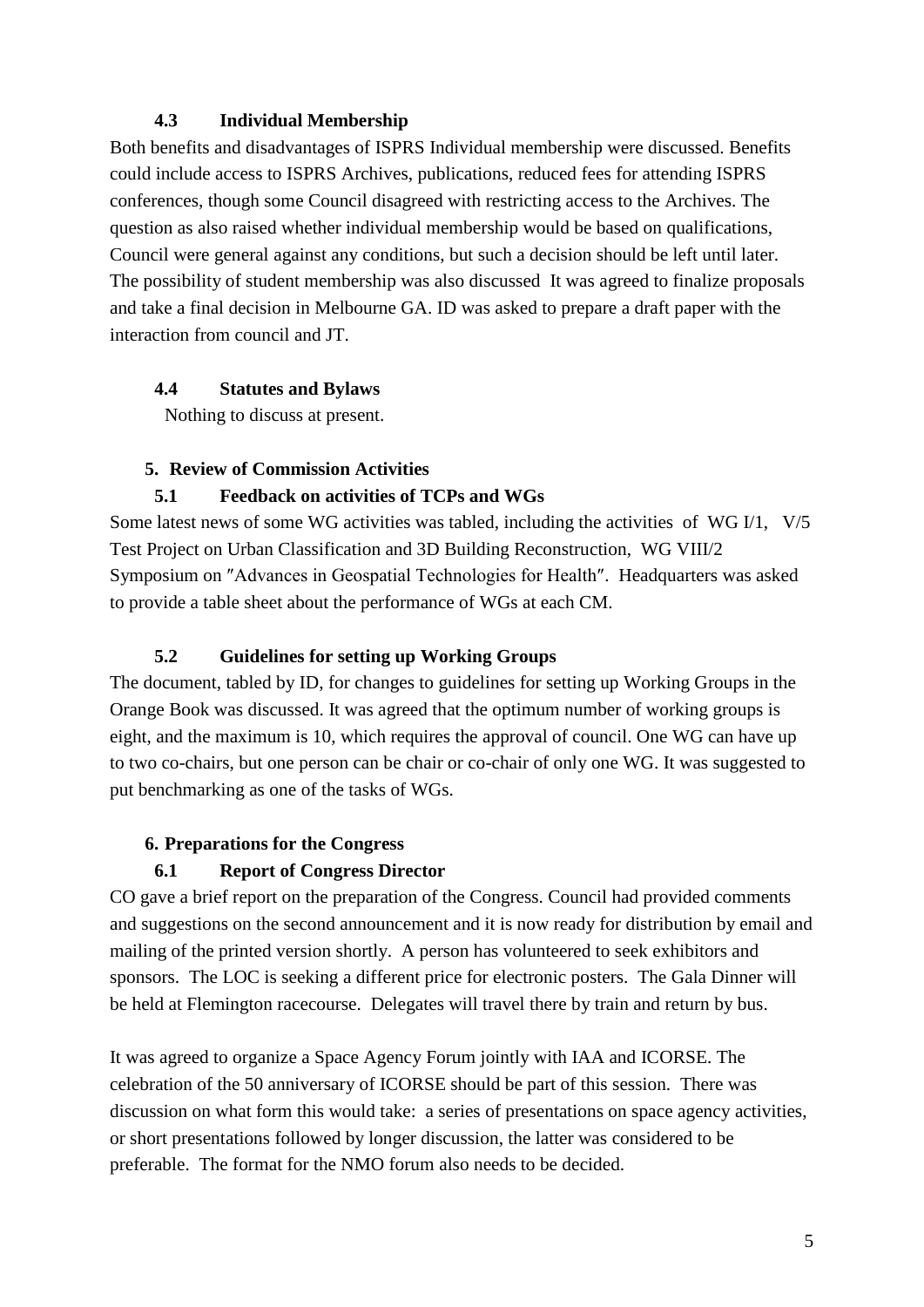# **6.2 Submission of papers and abstracts**

Few TCs have shown an interest in having peer-review process. Council encourages the double tracks, i.e., having both extended abstracts-based reviewing and peer-review of full papers. The decision will be left to the TCPs.

# **6.3 Plenary Speakers**

The possible names for plenary speakers were discussed.

Chairs were planned for Plenaries as follows: Plenary 1 - OA, ID; Plenary 2 - AP, CJ; Plenary 3 - CO, MR; Plan 4 - AG, Reinar Sandau; YF- Manos Baltsavias.

Manos Baltsavias' request for a change in the date of Youth Forum was approved subject to availability of a room.

### **6.4 List of Meetings at the Congress**

Council activities during Melbourne 2012 Congress was discussed.

### **6.5 Resolutions**

The guidelines for proposing ISPRS resolutions was approved. This should be put into ISPRS website and Orange Book.

### **6.6 Administration of young author awards and travel support**

The travel support to young authors and delegates from developing was briefly discussed.

### **6.7 Action Pre-congress**

The action pre-congress was discussed. It was suggested that OA and ID visit the Headquarters this year for helping the preparation of the documents of next GA. The possibility of editing a Congress book was discussed. It was decided to not pursue it because of time constraints and the lack of a champion to manage the preparation of the book.

### **7. ISPRS Membership**

# **7.1 Report on status of Ordinary, Associate, Sustaining and Regional Members**

A new Sustaining Member, IGI has joined ISPRS. The status of members is given in the Table 2.

| <b>Type</b> |                                                                     |         | ັ                                  | ັ | U             | $\Omega$<br>О | $\overline{1}$ | D<br>D | ⌒ | r<br>◡ | п<br>Ŀ | <b>Total</b> |
|-------------|---------------------------------------------------------------------|---------|------------------------------------|---|---------------|---------------|----------------|--------|---|--------|--------|--------------|
| <b>AsM</b>  |                                                                     |         |                                    |   |               |               |                |        |   |        |        |              |
| <b>OdM</b>  | $\gamma$ <sup><math>\alpha</math></sup><br>$\overline{\phantom{a}}$ | ^^<br>⊷ | $\sim$<br>$\overline{\phantom{0}}$ | ັ | $\sim$ $\sim$ | ັ             |                |        |   |        |        | vν           |

### Table 2 Current Status of Active Members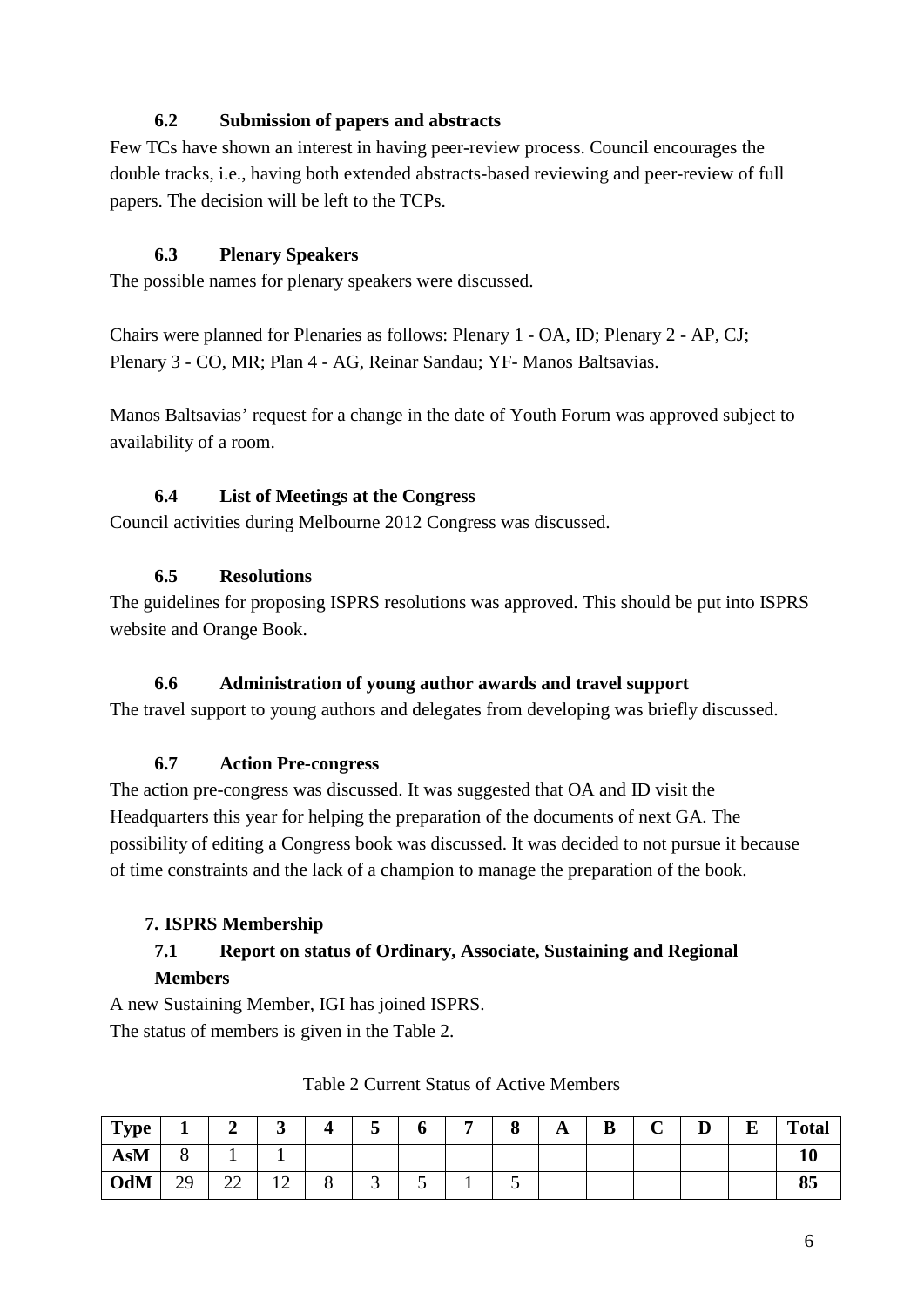| <b>RgM</b>   | 14 |  |  |  |  |              |               |    | 14  |
|--------------|----|--|--|--|--|--------------|---------------|----|-----|
| <b>StM</b>   |    |  |  |  |  | $\sim$<br>Îν | $\cap$<br>ر ر | 18 | 81  |
| <b>Total</b> |    |  |  |  |  |              |               |    | 190 |

### **7.2 Report and actions on defaulting members**

Good progress was made by MR for activating some of the defaulting members.

### **7.3 Recruitment**

Since last CM in Orlando, IGI mbH was approved as new StM.

### **8. ISPRS Publications**

### **8.1 Journals**

### **1) ISPRS J. on PhotoR**S

GV gave a detailed report on ISPRS J. on PhotoRS. The excellent progress of the journal was highly appreciated by Council. Several items were discussed and suggestions were proposed.

- There is an excess of publishable papers, and publishing them would require ISPRS to pay extra. GV was requested to talk with Elsevier to obtain and extra 150 pages more this year.
- Increase the subscription fees: an increase in subscription fees was agreed for next year, for more issues and more pages.
- Cover page: The cover page has remained unchanged for a long time and needs to be updated. Selling the cover page is one possible option. The Marketing Task Force of the Strategic Plan will consider this option.
- Scope of Journal: The scope of the ISPRS Journal of Photogrammetry and Remote Sensing should remain the same for the present time.
- Editor-in-Chief: GV does not wish to continue after the current term is finished. Several names were suggested during the meeting and GV was asked to give council list of possible candidates
- Associate editors: Some Associate Eds are not working quickly enough, but also under increasing load. It was agreed that an additional associate editor will be required because of the rapid increasing in the number of papers. A  $5<sup>th</sup>$  associate editor can start work in 2013 at the start of the new term. Further associate editors may be appointed within the next contract period.
- New contract: It was agreed to stay with Elsevier for the next term. GV was asked to prepare a new contract.
- **Propagation of the Journal: It was suggested to make use of the e-bulletin for publishing a** list of forthcoming Journal articles.

### **2) ISPRS International J. on Geo-information**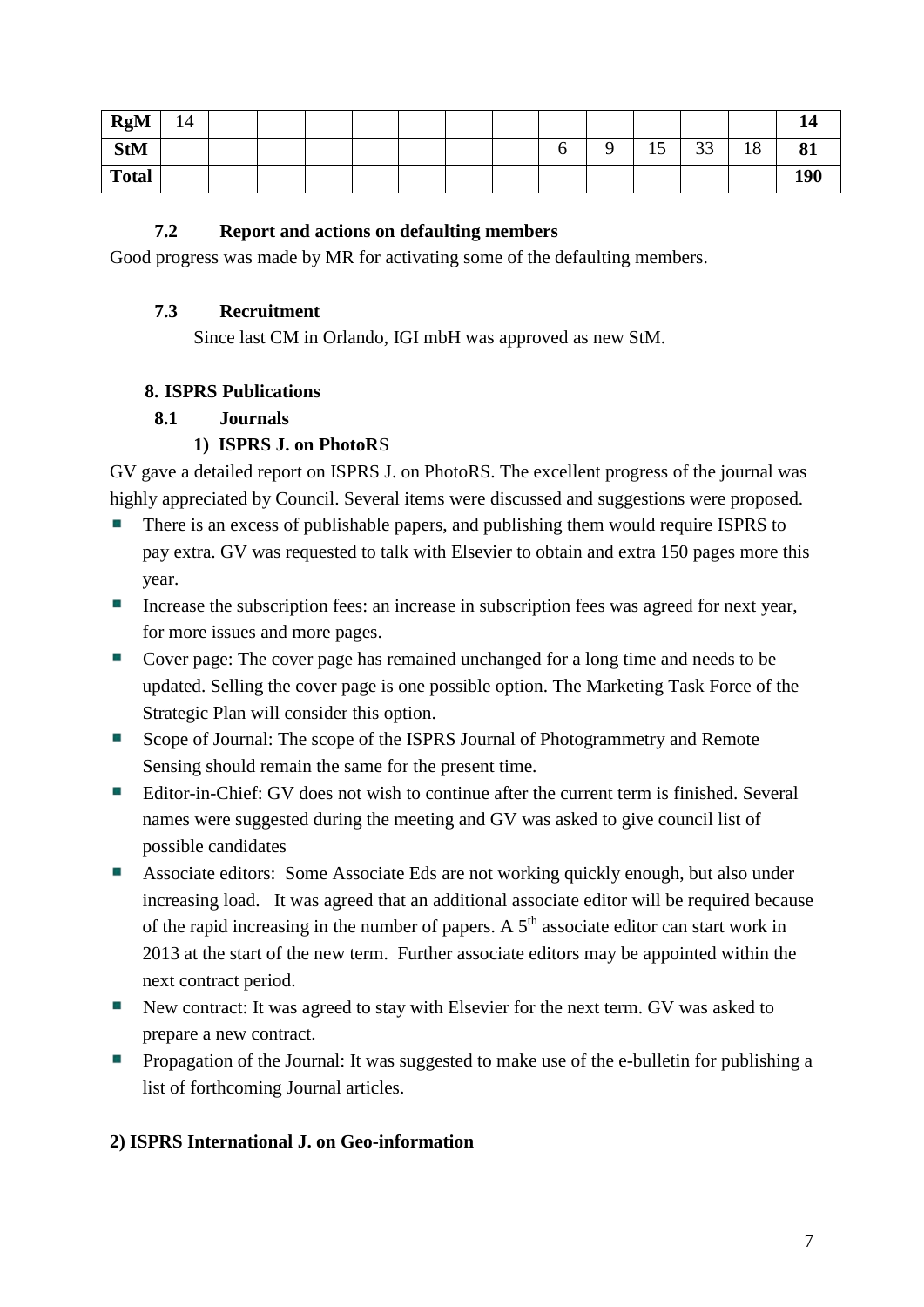WK gave a brief report on the preparation of the Journal. The contract with MDPI was being prepared by AP, but not completed yet. WK was asked to help the completion of the contract. A draft web site is already available.

It was agreed that the only way for IEEE-GRSS could cooperate with ISPRS on this journal is through this proposal with MDPI. ISPRS will not be prepared to publish a journal under IEEE.

# **8.2 Newsletter**

eBulletin should be published every 6 to 8 weeks otherwise material will be too old. ME reported that ISPRS.org is safe until 2019.

# **8.3 GIM Page**

The responsibility for GIM pages was discussed.

# **8.4 Book Series**

ID will talk with PA, ISPRS book editor, about the status and future plan of the Book Series. It will be discussed in the next tele-meeting.

# **8.5 Archives, Production of Archives Centrally**

The Service Offer for ISPRS Conferences from Copernicus and the draft contract were discussed with the General Manager Martin Rasmussen. Copernicus will provide abstract, paper and program management (service package A) as well as the registration management (service package B). Service package A will provide Online Tools for Participants, for Session Organizers / Program Committee Members, and Online Program. The output for service package A will include the official meeting website, online program (incl. all abstract PDF files), master PDF file of a program book to be printed & distributed, and master CD of an abstract/paper CD-Rom or the master of an USB flash drive to be duplicated & distributed. Major comments from council are the following:

- The original contact was to handle full papers. This is a master contract between ISPRS and Copernicus. ISPRS TC and WGs will be required to use this service if they are going to produce ISPRS archives, either hardcopy or electronic. Copernicus needs to sign contract with the organizers of every event. The Orange Book needs to be revised accordingly.
- $\mathcal{L}_{\rm{eff}}$ The output abstracts/papers from the Copernicus should be linked to ISPRS web page, and all the files should be transferred to ISPRS if the cooperation will be terminated.
- The possibility to provide ISPRS TIF support to participants from developing countries need to be explored, if they have financial difficulties to pay such service.
- **College** Having the ISPRS archives indexed by EI and SCI is one of the major motivations of the use of Copernicus service. Both ISPRS and Copernicus should do their best to achieve it.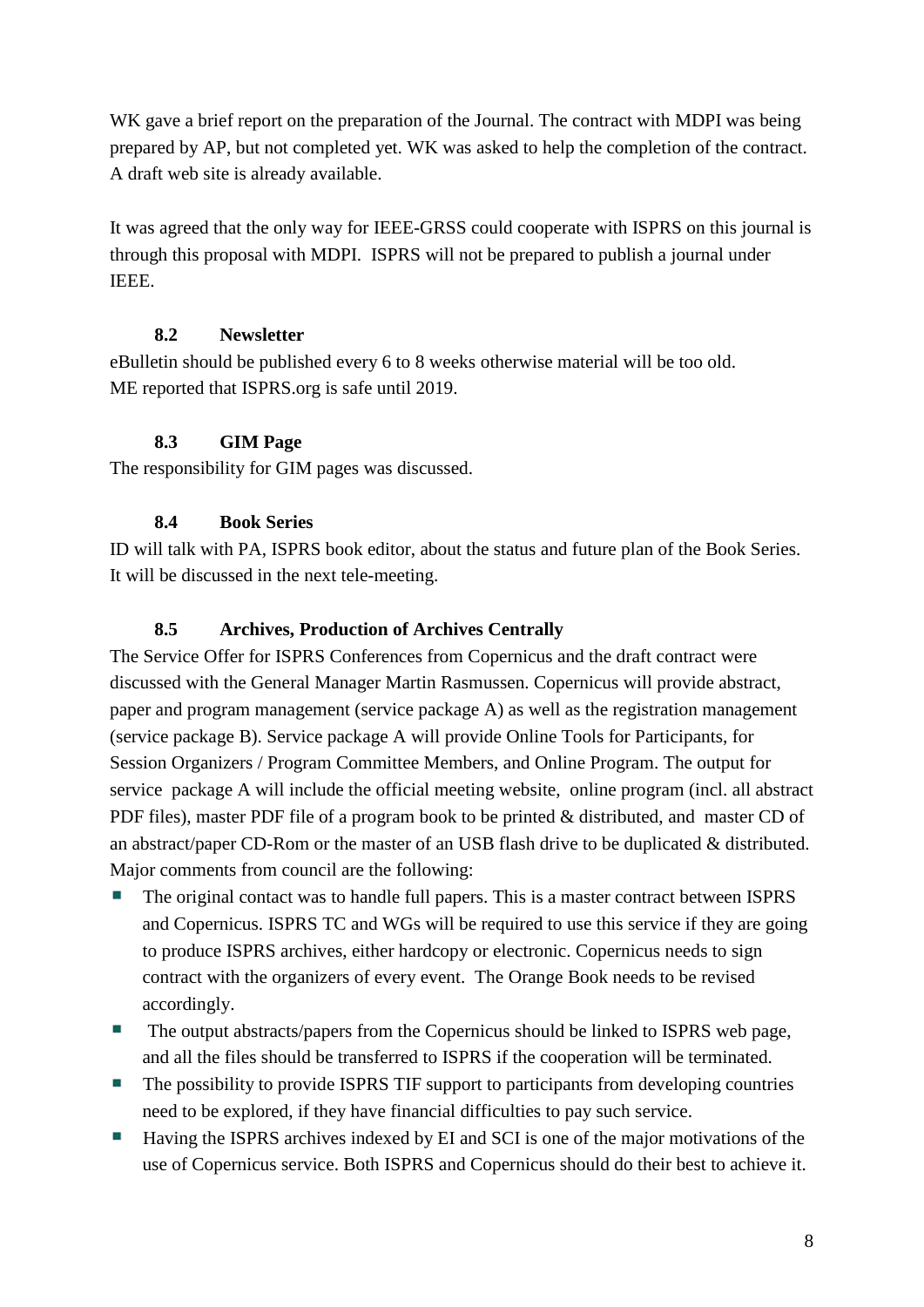If the use of the name 'ISPRS Archives' would not help this purpose, a new name (such as ISPRS annuals) can be given to the peer reviewed proceedings.

Council agreed to start the service for all the newly approved ISPRS events from July 2011 and OA signed the contract with Copernicus during the meeting. It was agreed to take the following actions:

# **8.6 Home Page**

The progress of ISPRS home page was discussed and the excellent work of ME was appreciated by Council.

# **8.7 Database and Blue Book**

A new version of the database was distributed.

# **8.8 Annual reports**

Annual reports from some TCs do not follow the format specified in the Orange Book. It was agreed that Annual Reports should be published according to details in the Orange Book in a single newsletter. CO recommends auto generate Annual Reports on the web site.

**8.9 Silver Book**

Not discussed.

# **8.10 Orange Book**

**8.11 Green Book** 

Not discussed.

# **9. Financial Affairs**

- **9.1 Treasurers Report**
- **9.2 Ongoing Science Initiatives and Travel Grants**
- **9.3 Funding for Student Consortium**

# **10. Awards**

# **Honorary members**

According to the Bylaws, Honorary Members shall be nominated by a 7-member committee. The committee shall include three honorary members, three members from the three previous Councils plus one current Council member. It was decided by council to appoint the following seven persons: 1) Armin Gruen (Honorary Members, Chair); 2) Gottfried Konecny (Honorary Member); 3) John Trinder (Honorary Member); 4) Shunji Murai (Vice President 1996-2000); 5) Larry Fritz (Vice President 2000-2004); 6) Chen Jun (Congress Director, 2004-2008);7) Orhan Altan (President).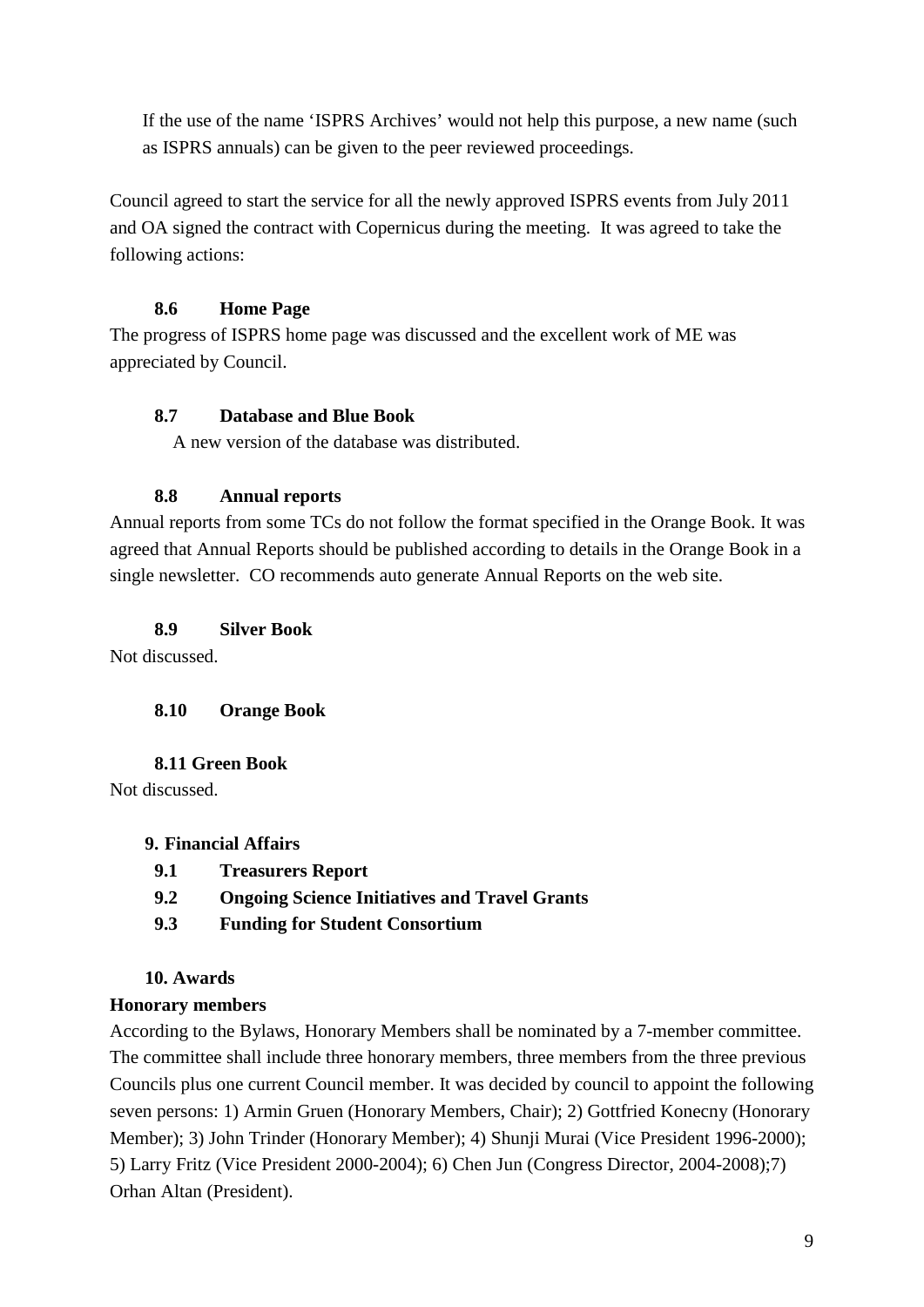### *10.1 Applications for awards*

ME presented details of the web page for submitting nominations for awards. ID requested to to finalise fields for each award.

# **11. Foundation**

A report from TIF was tabled.

# **12. ISPRS Committees**

### **12.1 ISAC**

ISAC invited its members to review mid-term symposia. Several personal review reports were tabled. OA recommended change of Chair for next period.

### **12.2 IPAC**

IPAC report 2010 was tabled. Good progresses were achieved by IPAC, including the moderation of joint sessions with IAA for Melbourne.

# **12.3 CIPA**

No written report.

# **12.4 ICORSE**

CJ gave a report on the  $34<sup>th</sup>$  ISRSE held from April 11 to 13 in Sydney, Australia. It was very well attended. CJ and JT had good discussion with ICORSE members including Per Erick Skrovseth (ICORSE chair), Charles Hutchinson (executive secretary) and Jim Weber. ICORSE agreed the following actions:

- ICORSE will modify its current TORS to more accurately reflect its future commitments to ISPRS including an update of current membership;
- ICORSE will use its best efforts to organize one or more space agency papers and or sessions for the ISPRS Melbourne Congress;
- **ICORSE** will make electronic versions of ISRSE proceedings available for posting on ISPRS website;
- **ICORSE** will work with ISPRS to identify and appropriate means of recognizing the 50th anniversary of ISRSE during the Melbourne Congress;
- ISPRS will use its best efforts to encourage participation of relevant WGs in future symposia convened by ISRSE.

It was agreed by council to strengthen liaison with ICORSE. The following actions will be taken:

OA thank CJ and JT for their contributions to the Symposium.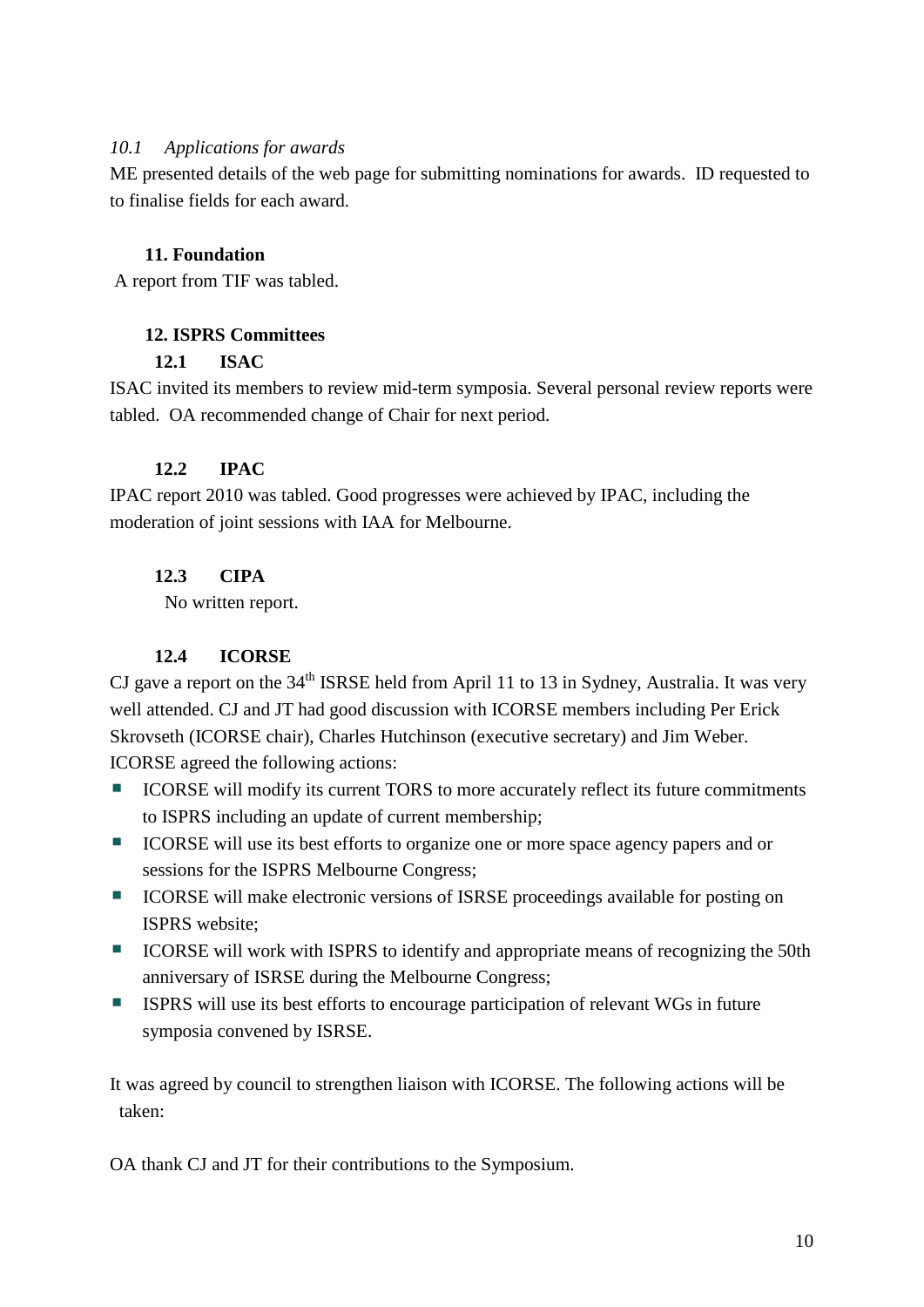# **12.5 Ad hoc Committee on Standards**

Not discussed

# **13. Forthcoming Meetings**

# **13.1 Council attendance at meetings**

The meetings at which ISPRS could be represented was discussed and listed in the following table.

| <b>Date</b>              | <b>Event</b>                                                                     | <b>Venus</b>                                                       | Representative                            |
|--------------------------|----------------------------------------------------------------------------------|--------------------------------------------------------------------|-------------------------------------------|
| 18-21 May, 2011          | <b>EuroSDR</b>                                                                   | Vienna, Austria                                                    | <b>OA</b>                                 |
| 30 May-2 June<br>2011    | <b>EARSEL</b>                                                                    | Prague., Czech<br>Republic                                         | AP                                        |
| 31 May-2 June<br>2011    | Africa GIS                                                                       | Cape Town Africa                                                   | OA (Invited to<br>give a<br>presentation) |
| 24-26 June, 2011         | GeoInformatics 2011                                                              | Shanghai, China                                                    | CJ                                        |
| 26-27 June, 2011         | WG V/4, III/2+4, IV/4+8 joint<br>Workshop on 3D City Modelling<br>& Applications | Wuhan, China                                                       | CJ                                        |
| 27 June-1 July,<br>2011  | Cambridge Conference                                                             | Southampton, UK                                                    | ID                                        |
| 1-10 June, 2011          | <b>UN COPOS General</b><br>Assembly                                              | Vienna, Austria                                                    | <b>OA</b>                                 |
| 14-17 June, 2011         | "High Resolution Earth Imaging<br>for Geospatial Information""                   | Hanover, Germany                                                   | $CO$ , $ID$ ??                            |
| 14-16 June               | MundoGEO                                                                         | <b>Brazil</b>                                                      | <b>MR</b>                                 |
| 3-8 July, 2011           | 25th International Cartography<br>Conference (ICC2011)                           | Paris, France                                                      | OA, AP                                    |
| 30 July - 6 Aug.<br>2011 | 6 <sup>th</sup> ISPRS Student Consortium<br>and WG VI/5 Summer School            | Fayetteville State<br>University,<br>North Carolina,<br><b>USA</b> | MR? MM                                    |
| 9-11 Aug, 2011           | WG VII/6 Image data fusion                                                       | Tengchong,<br>Yunnan, China                                        | CJ                                        |
| 13-20 Aug., 2011         | <b>URSI</b> General Assembly                                                     | Istanbul, Turkey                                                   | <b>OA</b>                                 |
| 21-24 Aug., 2011         | XXV Brazilian Cartographic<br>Congress                                           | Curitiba, Brazil                                                   | MR???                                     |
| 22-26 Aug., 2011         | Council Meeting & Council/TCP<br><b>Joint Meeting</b>                            | Melbourne,<br>Australia                                            | All Council                               |
| 4-8 Sept., 2011          | Joint Workshop                                                                   | Ulan Bator,<br>Mongolia                                            | AP                                        |

Meetings at which ISPRS could be represented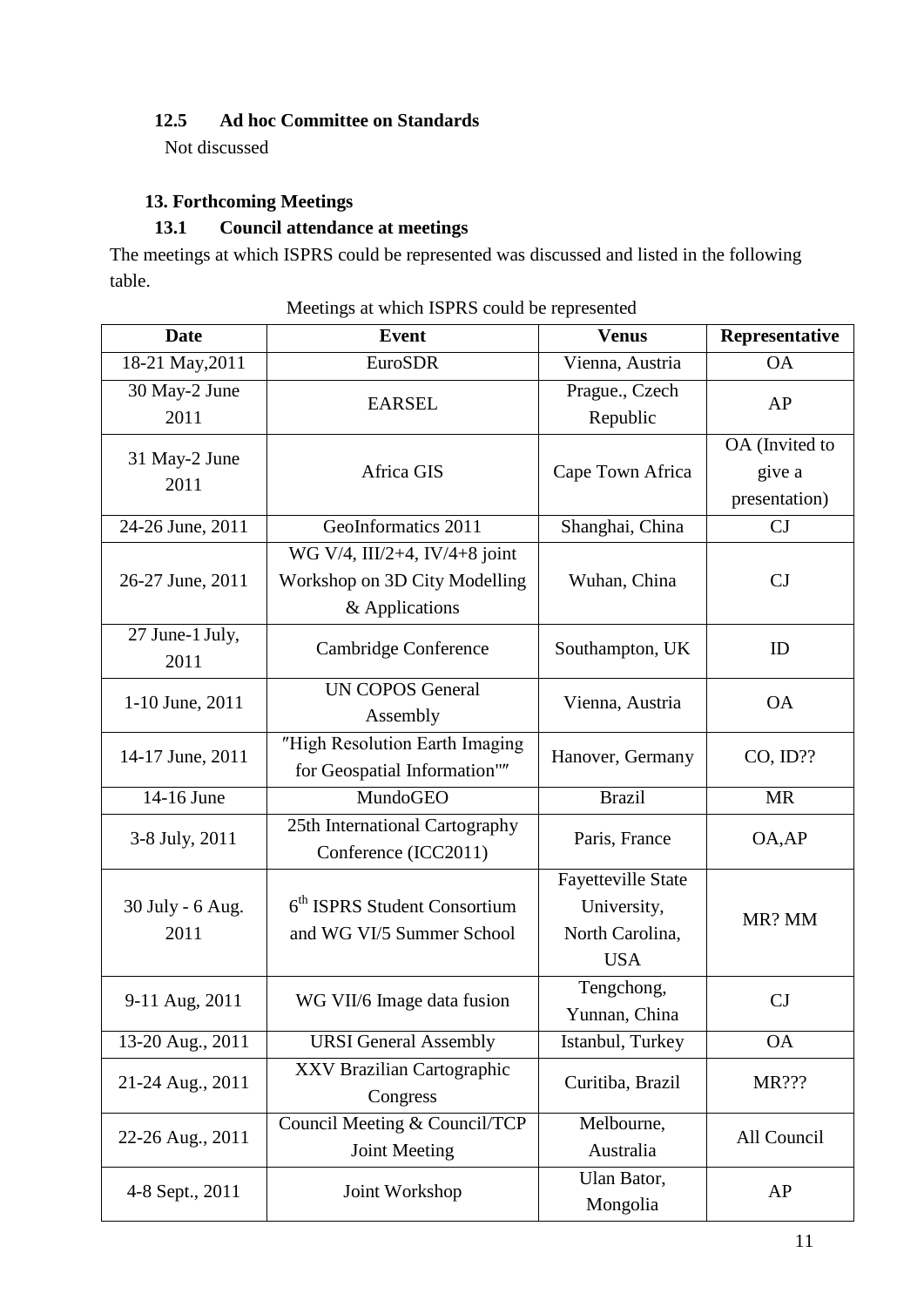| 5-9 Sept., 2011   | PhoWo 2011                           | Stuttgart, Germany | OA, ID, CO    |  |
|-------------------|--------------------------------------|--------------------|---------------|--|
| 11-14 Sept., 2011 | WG VIII/2 GT for Health              | Santa Fe, New      | <b>MR</b>     |  |
|                   |                                      | Mexico, USA        |               |  |
| 12-16 Sept., 2011 | <b>XXIIIth International CIPA-HD</b> | Prague, Czech      | OA, CO        |  |
|                   | Symposium                            | Republic           |               |  |
| 24 Sept.-1 Oct.,  | 30th ICSU General Assembly           | Rome, Italy        | OA, CJ, ID    |  |
| 2011              |                                      |                    |               |  |
| September or      | 3S-Summer Student Seminar            | Wuhan, China       | AP            |  |
| October 2011      |                                      |                    |               |  |
| 3-7 Oct., 2011    | 32th ACRS                            | Taipei, Chinese    | OA, CJ and/or |  |
|                   |                                      | Taipei             | ID            |  |
|                   | <b>United Nations/Viet Nam</b>       |                    | OA, ID        |  |
| 10-14 Oct., 2011  | Workshop on Space Technology         | Hanoi, Vietnam     |               |  |
|                   | Applications for Socio-Economic      |                    |               |  |
|                   | <b>Benefits</b>                      |                    |               |  |
| Oct.17-18         | ISPRS Workshop on DMGIS'8            | Shanghai, China    | CJ            |  |
| 18-21 Oct., 2011  | <b>UN Forum on GGIM</b>              | Seoul, Korea       | AP, ID        |  |
|                   | WG IV/1,2,4,5,7 ICWG IV/VIII         |                    |               |  |
| 20-21 Oct., 2011  | joint Workshop on Geospatial         |                    |               |  |
|                   | Data Infrastructure: from data       | Guilin, China      | OA, CJ, AP    |  |
|                   | acquisition & updating to smarter    |                    |               |  |
|                   | services                             |                    |               |  |

# **14. Relations with International and other Organizations**

# **14.1 United Nations: COPUOS, CODIST,**

A new joint project, VALID, was proposed by JBGIS and UNOOSA, as the continuation of the booklet on Geo-spatial Information for Disaster and risk management- Examples and best practices'. A round table discussion was organized by OA in the evening of May 5, 2011, during the Gi4DM 2011.

ID, Hussein Farah and Jide Kufoniyi have organized a workshop to be held before the UN ECA CODIST meeting in Addis Ababa on  $2<sup>nd</sup>$  May. The meeting attracted 70 participants and was considered to be very successful. TIF had covered the costs of one speaker.

# **14.2 ICSU and the GeoUnions**

OA was nominated to serve as an Ordinary Member of the Executive Board from the National Scientific Members. Final election will be made at the 230th general assembly of ICU in the end of Sept, 2011.

# **14.3 GEO**

The GEO 2012-2015 WORK PLAN was tabled. The next GEO plenary will be organized in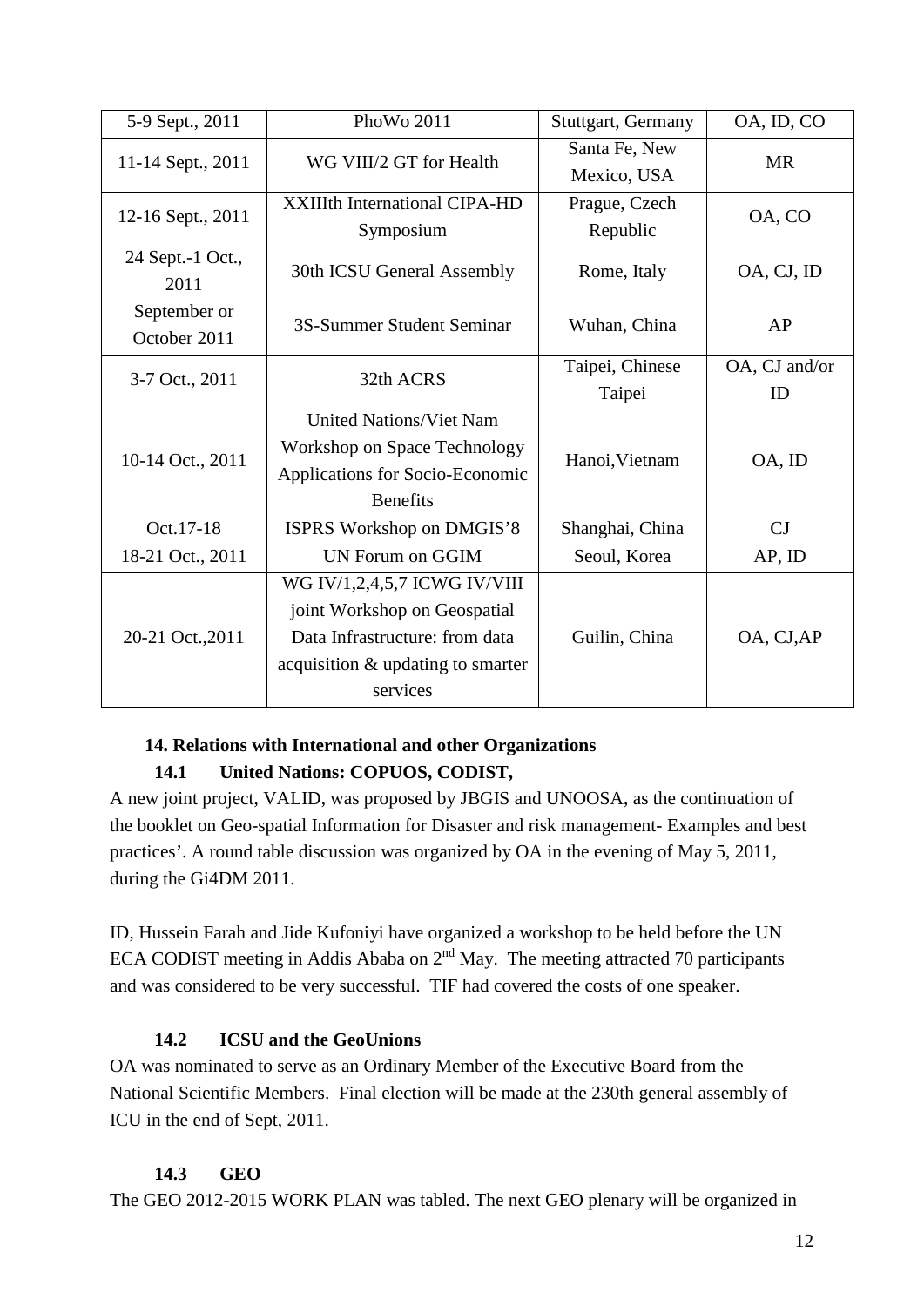Istanbul. OA was asked to participate on behalf of ISPRS.

# **14.4 JBGIS**

The next JB GIS meeting will he held on Monday 4 July 2011 in Paris. OA has completed his chairmanship of the ad-hoc committee on disaster management. OA is going to present a new project called "VALID" at this meeting.

# **14.5 GIS Development (GWF, MME)**

GWF was a very good conference. ID is Editor–Europe for the Geospatial World magazine. Not much is known about MME in Abu Dhabi. It will be good to continue our efforts in Middle East.

### **14.6 EIS Africa; Africa GIS**

OA will go to Africa GEO 2011, in Cape town will give a plenary talk and chair a session.

### **14.7 OGC**

ISPRS signed a MOU with OGC last year and is interested in developing a closer collaboration between OGC. Crowd sourcing to improve geodata quality and disaster mapping are two topics of common interests for future cooperation. A meeting with Steven Ramage (executive director, Marketing and Communication, OGC, sramage@opengeospatial.org) was organized in the afternoon of May 5, 2011.

# **14.8 AGILE and BoK2**

ID reported on a meeting with AGILE, also attended by a representative from TCVI in which it had been decided to continue co-operation on BoK2. There will be a further meeting at the ICA conference in Paris. Mike Jackson, the new president of AGILE wants to continue collaboration with ISPRS.

### **14.9 Others: IEEE-GRSS; AARSE;**

The joint publication of the journal with IEEE- GRSS was discussed. If IEEE- GRSS agrees to get through our current channel, ISPRS will agree on the joint publication.

# **15. Reports from Council (All)**

Reports from council members were tabled and briefly discussed.

# **16. Other Business**

Mobile phone numbers from council members and JT are collected.

# **17. Next Council Meeting**

There will be most probably a Teleconference Council Meeting during the dates of the OA's visit to SBSM beginning of August 2011.